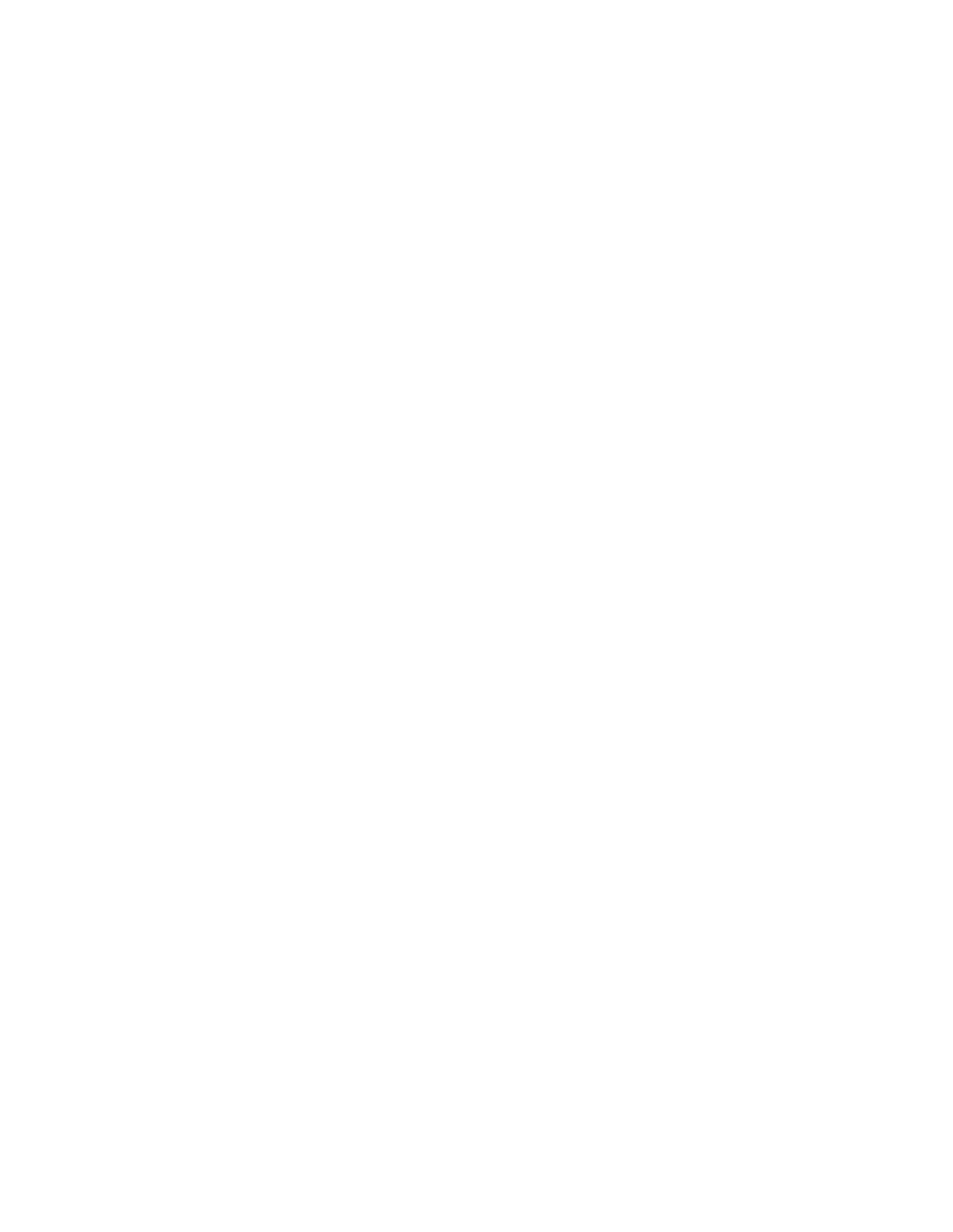

2021 IMF and World Bank Annual Meetings

Written Statement to the International Monetary Fund Committee

Mathias Cormann OECD Secretary-General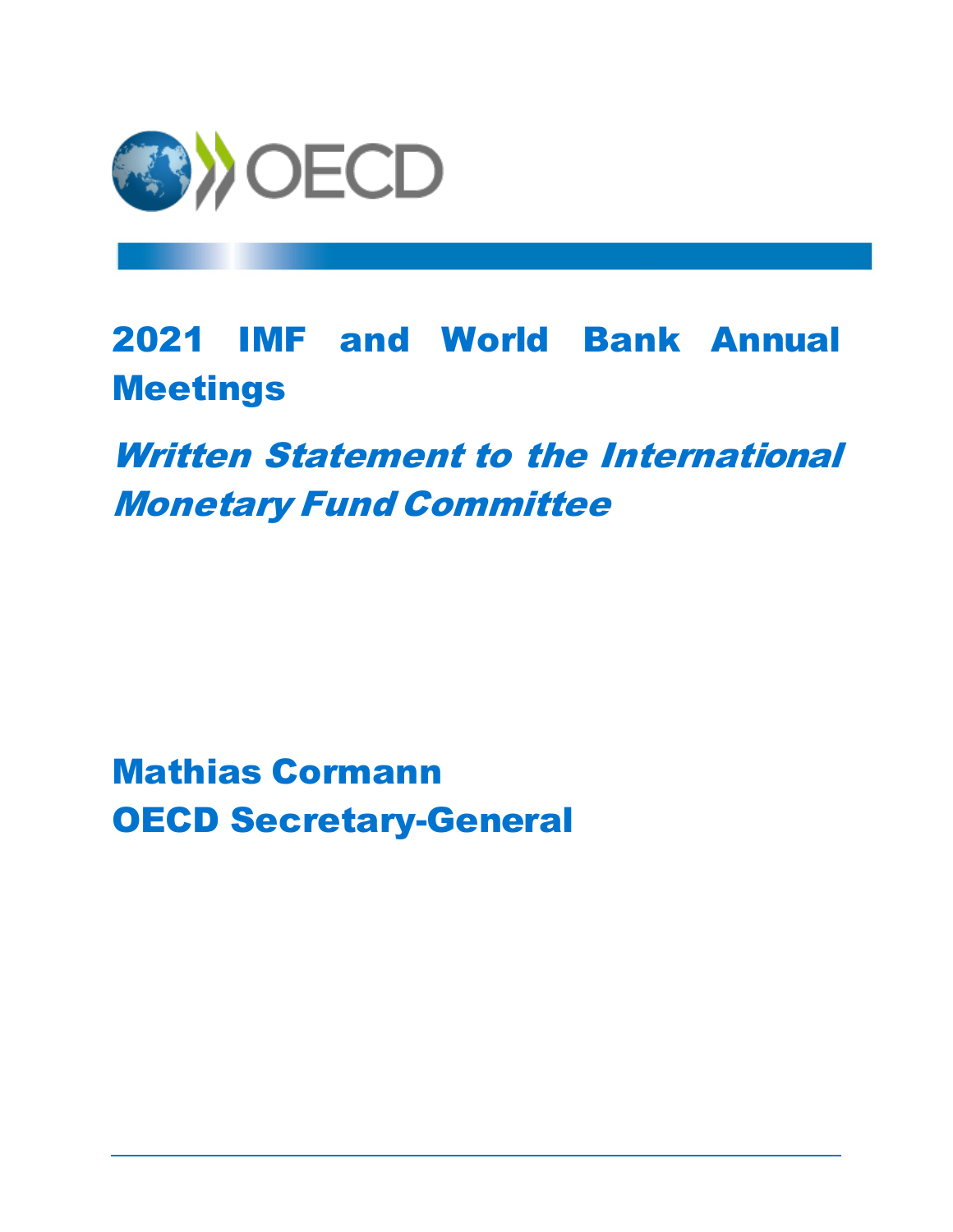## **The Global Economic Outlook**

- 1. **The deployment of COVID-19 vaccines, combined with continued strong macroeconomic policy support, has spurred a robust recovery of economic activity and employment in advanced economies, as well as China and some other emerging market economies.** By mid-2021, global GDP had surpassed its pre-pandemic level, although real income is over USD 4.5 trillion (in 2015 PPPs) less than it would have been in the absence of the pandemic.
- 2. **The recovery remains very uneven, with strikingly different outcomes across countries, sectors and demographic groups in terms of output and employment.** The spread of the more transmissible Delta variant is a particular threat for countries with low levels of vaccination and limited scope for policy support, including many emerging-market and developing economies. Consumer spending has recently slowed in many advanced economies, and new containment measures to contain the spread of the Delta variant, particularly in the Asia-Pacific region, have added to pressures on global supply chains and provoked price spikes. Notably, shortages in semiconductors caused by pandemic-related shutdowns in chip production and key ports have disrupted car production, and supplier delivery times and shipping costs have risen rapidly.
- 3. **Headline consumer price inflation has picked up around the world in recent months, pushed up by higher commodity prices, stronger consumer demand as economies reopen, supply-side constraints and the reversal of some sectoral price declines in the early months of the pandemic.** In many emerging-market economies, inflation has been driven up by energy and food, reflecting both strong price increases and the relatively high share of commodities in consumers' expenditure.
- 4. **Core inflation (excluding food and energy) has also risen, but in most advanced economies remains at a similar rate to that observed prior to the pandemic.** Recent price rises have been particularly marked for durable goods – especially cars -- where supply constraints have held output below demand, and in some recently reopened contact-intensive service sectors. Overall, however, services price inflation remains modest and below medium-term policy objectives for general inflation in many advanced economies.
- 5. **The global economic recovery is projected to continue but remain uneven.** Global GDP growth is projected to reach  $5\frac{1}{2}$  per cent in 2021 and  $4\frac{1}{2}$  per cent in 2022. Near-term momentum has moderated in some countries due to the impact of the Delta variant and temporary supply constraints, but these factors are projected to unwind over time, with shortfalls in growth in the latter half of 2021 being made up through faster recoveries in 2022. Strong support from macroeconomic policies and accommodative financial conditions should continue to underpin demand in the advanced economies.
	- GDP growth in the United States, euro area, United Kingdom and Canada is projected to be above 5% in 2021 and around 4% or more in 2022.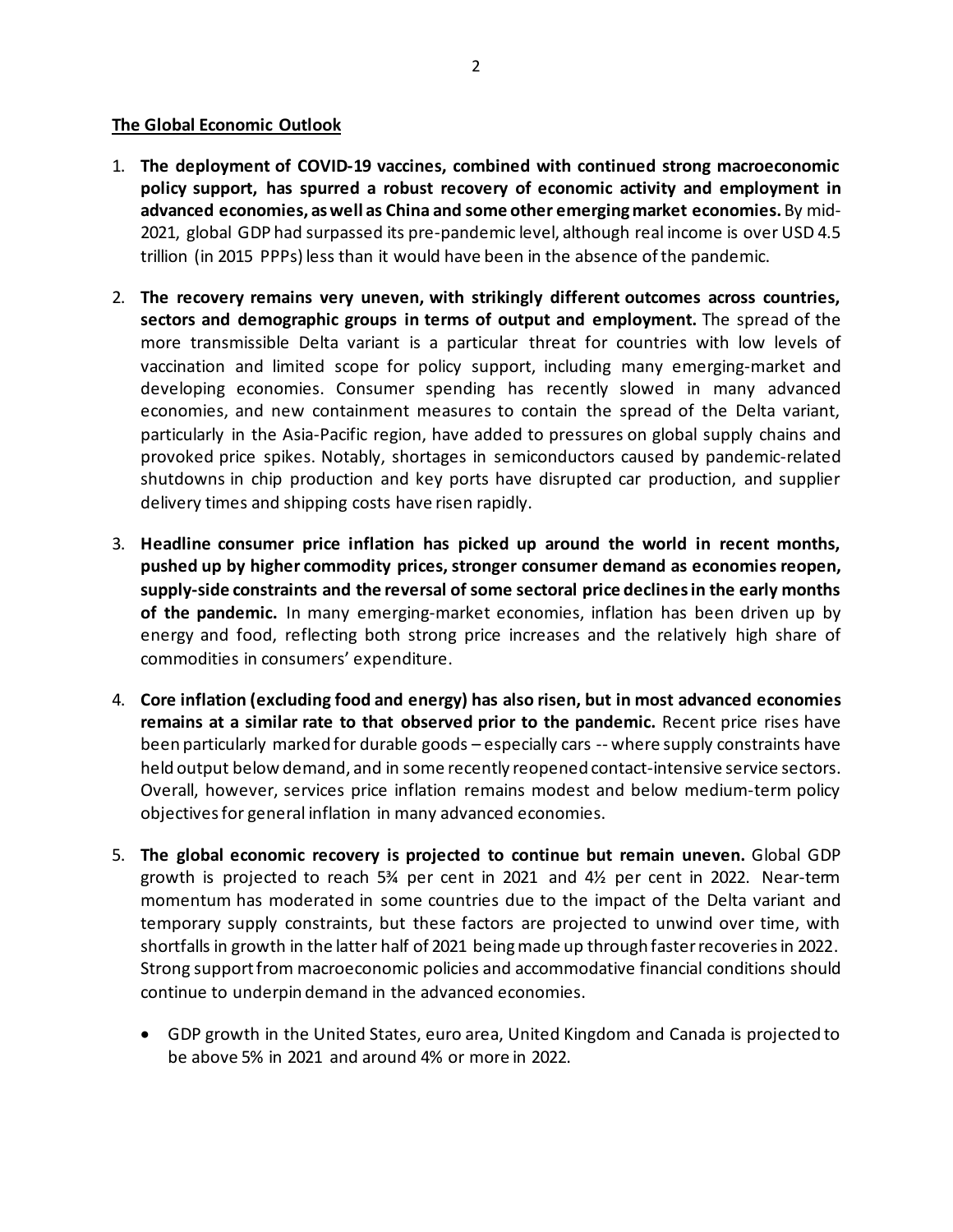- A steady recovery should also resume in Japan as infections abate and sanitary restrictions are lifted.
- Prospects in emerging-market and developing economies are more mixed: for example, while projected growth remains robust in China and India, some slowing is projected in a number of other economies in which policy interest rates have been raised to stabilise rising inflation expectations, including Brazil, Mexico and South Africa.
- 6. **The annual rate of consumer price inflation in the G20 economies is projected to peak by the fourth quarter of 2021, at around 4½ per cent, before slowly receding next year.** Inflation has risen particularly quickly in recent months in the United States, Canada and the United Kingdom, and even with some easing of price pressures through next year, average annual inflation in 2022 is projected to be around 2¾ to 3 per cent. Core consumer price inflation is projected to remain below the inflation target in the euro area and Japan, but will pick up as the recovery progresses. Amongst the major emerging-market economies, upside surprises have been sizeable in Argentina, Brazil, Mexico, Russia and Turkey, and are likely to persist for some time.
- 7. **The impact of rising commodity prices and shipping costs on inflation is projected to diminish as supply capacity expands and costs stabilise.** Base effects on annual inflation from price declines for some goods and services in 2020 will also fade. Underlying domestic cost pressures should generally remain moderate, with the recovery in labour markets from the pandemic still incomplete. Inflation is expected to settle at a level above the rates seen prior to the pandemic, which, while welcome in itself after many years of below-target inflation outcomes, also points to some risk of an upward drift beyond central bank targets.
- 8. **The distribution of risks is now better balanced than a year ago, but significant uncertainty remains.** On the upside, faster global progress in deploying effective vaccines would boost confidence and spending by consumers and companies and encourage a faster unwinding of the additional household savings accumulated since the outset of the pandemic. This could allow global GDP to grow by over 6¼ per cent in 2022, with global output returning to the path expected prior to the pandemic, and unemployment returning to pre-pandemic rates in the typical economy. At the same time, stronger demand would put upward pressures on inflation and potentially raise financial market expectations of an earlier start to monetary policy normalisation in the advanced economies, which could create difficulties for some emerging-market economies if the prospect of higher interest rates triggers shifts in capital flows. The major downside risk is that the speed of vaccine deployment, and the effectiveness of existing vaccines, will be insufficient to stop the transmission of variants of concern, resulting in a need for new or modified vaccines. In such circumstances, stricter containment measures might need to be re-employed, and output would remain weaker than the precrisis path for an extended period. World GDP growth could drop to under 3% in 2022, with unemployment rising further.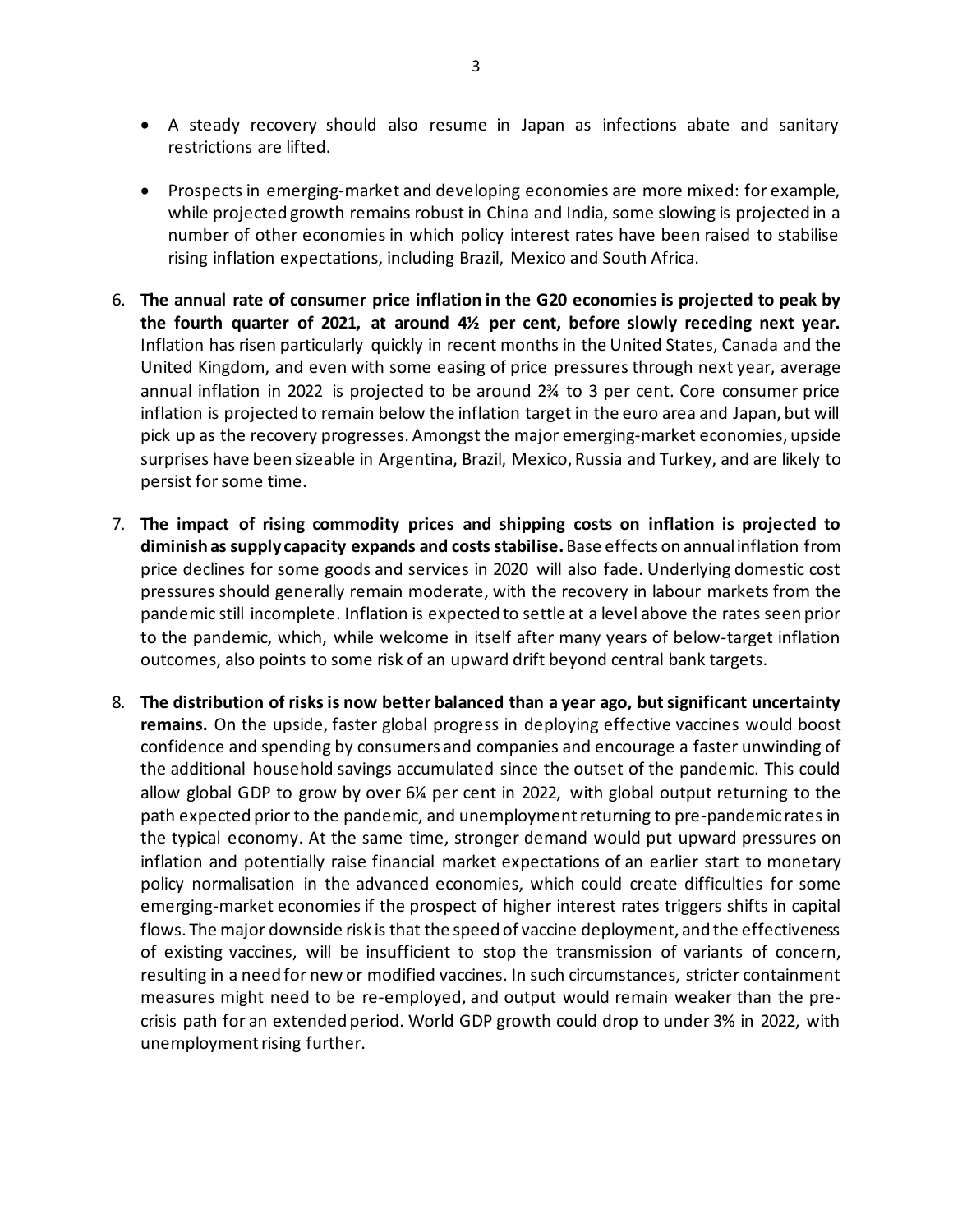9. **Inflation could surprise on the upside if inflation expectations shift upwards, or if wage pressures intensify.** Inflation expectations generally remain moderate outside of the United States, but persistent supply shortages could push current inflation and expectations up further. While there is so far little sign of increased inflation expectations feeding into wage pressures, labour shortages in certain sectors have been reflected in large wage increases in particular industries and occupations. Notably, sizeable increases in wages have been occurring in some contact-intensive sectors that have reopened in the United States, such as leisure and hospitality. Survey indicators in North America and Europe point to labour shortages, especially for small businesses and sectors dependent on seasonal and crossborder workers, suggesting additional upward wage pressure if labour supply fails to rebound fully.

## **Policy Requirements**

- 10. **The rapid production and deployment of vaccines throughout the world remains the top policy priority.** This will both save lives and preserve incomes. The recovery will remain precarious and uncertain in all countries until this is achieved. Failure to ensure the global suppression of the virus raises the risk that further new, more-transmissible variants continue to appear, necessitating the reintroduction of containment measures.
- 11. **Stronger international efforts are needed to provide low-income countries with the resources needed to vaccinate their populations for their own and global benefits.** Such efforts include vaccine supply and assistance to help overcome domestic logistical hurdles to vaccine deployment. Effective multilateral action is also required to share knowledge, medical and financial resources, and avoid harmful bans to trade.
- 12. **Given continued uncertainty about the profile of the recovery and with labour markets having not yet fully recovered, macroeconomic policy support continues to be needed, with the mix of policies contingent on economic developments in each country.** Where the recovery in labour markets is well advanced and vaccination efforts are almost complete, the focus should be increasingly on medium-term objectives, rather than emergency policy support. In other countries, where the recovery or the pace of vaccinations is less advanced and containment measures are still being deployed, targeted policy support remains needed to help support demand and the incomes of workers and companies in contact-intensive sectors.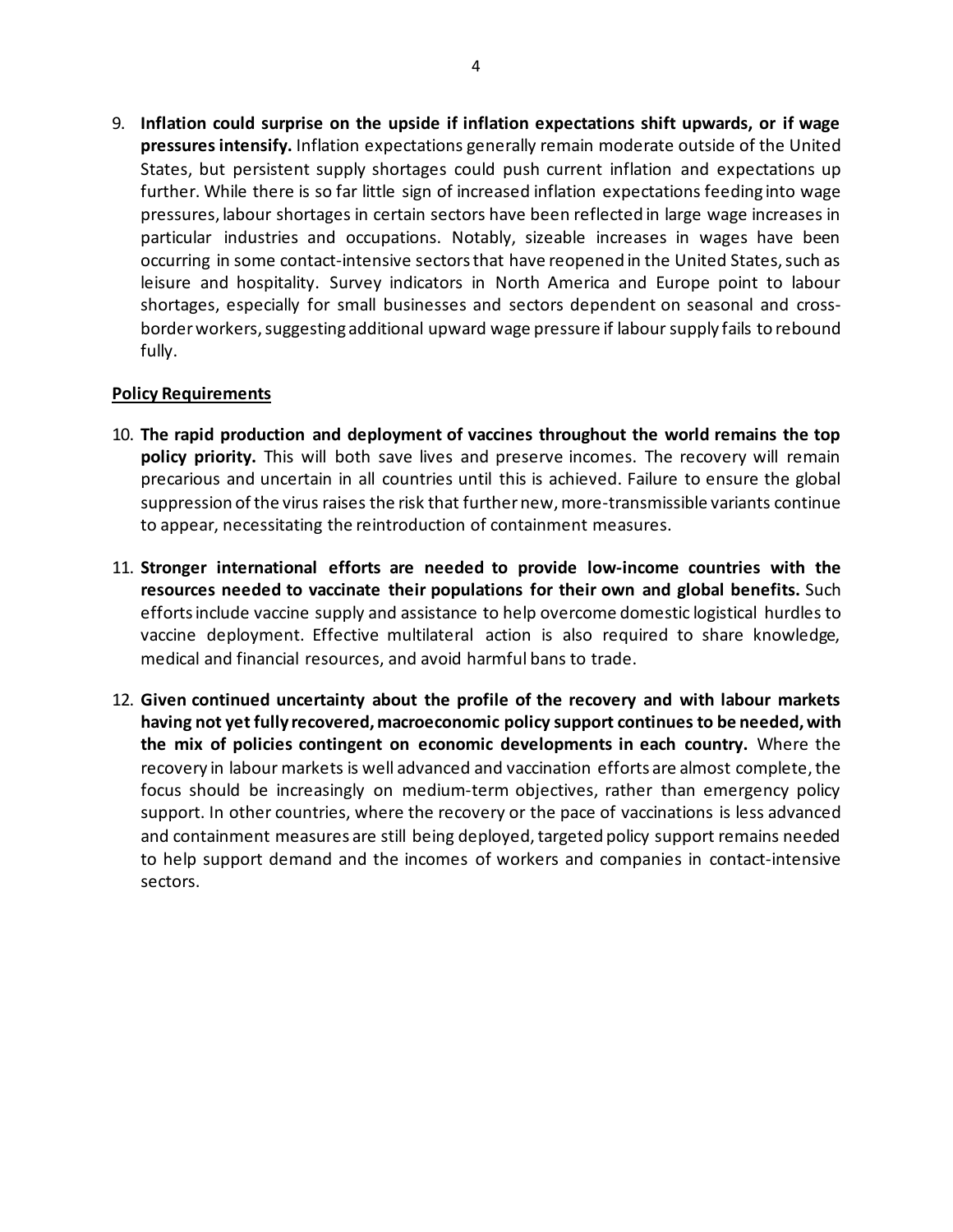- 13. **Clear guidance from policymakers is required about the expected path towards mediumterm objectives and the likely sequencing of future policy changes.** This will help anchor expectations, maintain investor confidence and ensure adequate support for the economy. In the case of fiscal policy, credible frameworks that provide clear guidance about the medium-term path towards sustainability, and the likely policy changes along that path, would help to maintain confidence and enhance the transparency of budgetary choices. As regards monetary policy, temporary overshooting of headline inflation because of temporary factors should continue to be tolerated by central banks in the major advanced economies provided underlying price increases are contained and inflation expectations remain well anchored. Nonetheless, clear communication is needed about the horizon and extent to which any such overshooting will be tolerated, together with guidance about the planned timing and sequencing of eventual moves towards policy normalisation.
- 14. **Key steps towards eventual monetary policy normalisation should be sequential.** Removal of emergency measures to ensure well-functioning financial markets, as has already begun, is the first step, with an eventual stabilisation of central bank balance sheets (by limiting asset purchases to the reinvestment of the proceeds from maturing assets), and subsequently increases in policy interest rates. Such steps should be well communicated and statedependent. In the absence of clear guidance, a key risk is that moves to reduce asset purchases and initial increases in policy rates trigger significant dislocation in financial markets as expectations of the timing of future policy tightening shift abruptly.
- 15. **Any upturn in interest rates in the advanced economies would further restrict the room for manoeuvre in many emerging-market economies.** This is particularly the case for countries facing strong upward pressure on inflation from commodity price increases and currency depreciation. In countries with strong macroeconomic policy frameworks and a broad local investor base, accommodative monetary policy can be maintained, provided inflation expectations remain well anchored. In others, further policy rate increases may be required to ensure stability and mitigate against potential adverse spillovers from financial market risks.
- 16. **Fiscal policy support should remain flexible and contingent on the state of the economy.** The strong fiscal stimulus being implemented this year, including in the United States and the euro area, continues to provide impetus for the recovery by supporting demand, preserving incomes, and ensuring ample spending on healthcare and vaccinations. An abrupt withdrawal of policy support should be avoided whilst the near-term outlook remains uncertain, with any moderation in fiscal spending in 2022 coming from reductions in crisis related spending as the economy strengthens, rather than substantial discretionary consolidation measures. Despite high public debt levels, debt service burdens remain low, providing room for sustained fiscal support to ensure a full and durable recovery.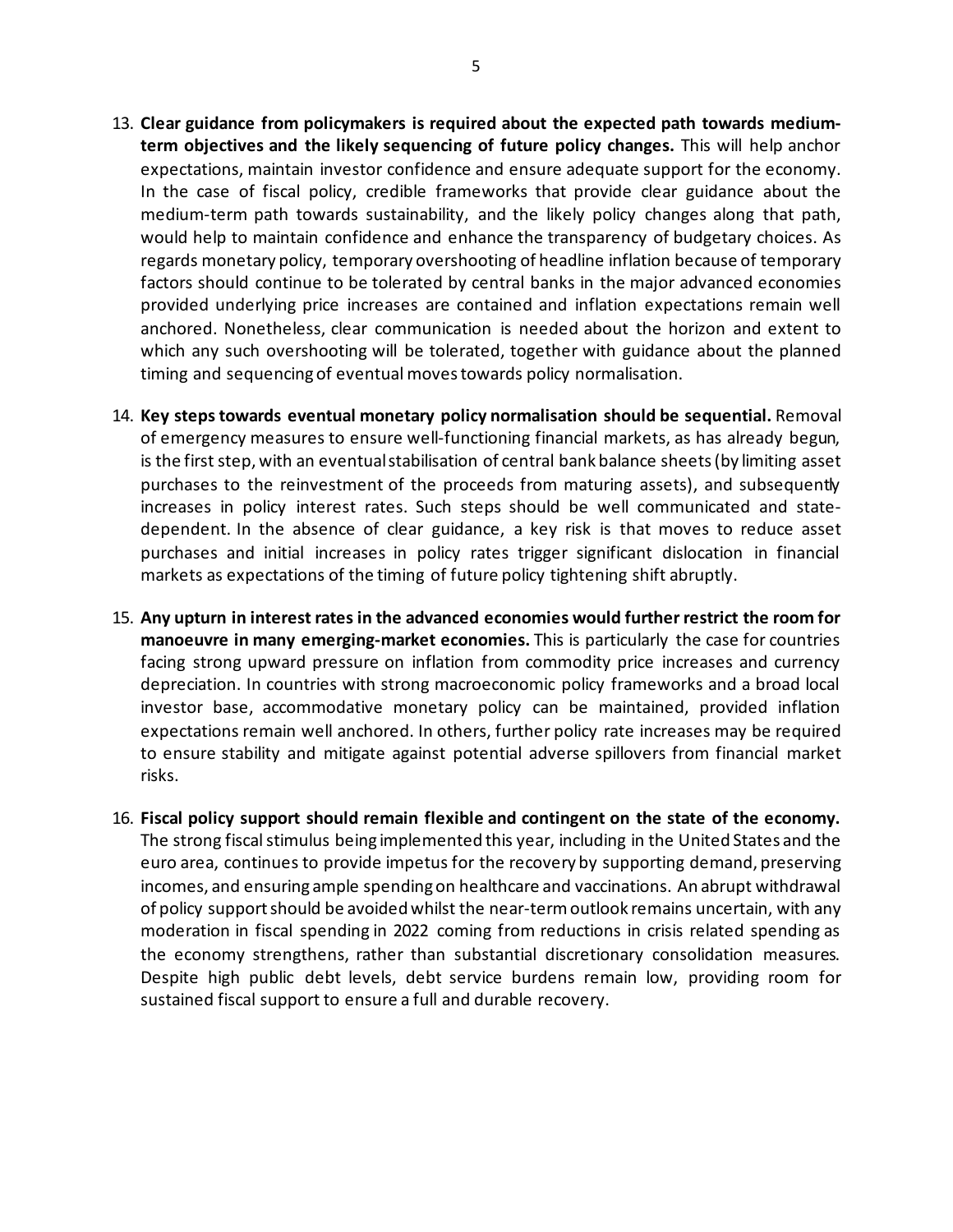- 17. **As the recovery progresses, the focus for policy should increasingly move towards improving the prospects for sustainable and equitable growth.** This includes additional public investment in health, digital and low-carbon infrastructure and changes in the composition of taxation. Policy actions to ensure debt sustainability should be a priority only once the recovery is well advanced and labour market conditions have returned to prepandemic levels.
- 18. **The international community can improve the equity and sustainability of the global tax system by swiftly concluding the proposed global agreement on the challenges for corporate taxation arising from digitalisation.** The two-pillar package – the outcome of negotiations coordinated by the OECD for much of the last decade – aims to ensure that large Multinational Enterprises (MNEs) pay tax where they operate and earn profits, while adding much-needed certainty and stability to the international tax system. The global minimum corporate income tax under Pillar Two – with a minimum rate of at least 15% – is estimated to generate around USD 150 billion in additional global tax revenues annually. Additional benefits will also arise from the stabilisation of the international tax system and increased tax certainty for taxpayers and tax administrations.
- 19. **Macroeconomic policy support needs to be accompanied by effective and well-targeted reforms to enhance resilience, help deal with the legacies of the pandemic, and strengthen the prospects for sustainable and inclusive growth.** In virtually all economies, the pandemic provoked a deep recession and major structural changes. It remains unknown how longlasting the effects will be, but the shocks have underlined the importance of policies to facilitate the reallocation of resources between activities.
- 20. **The need to accommodate the shifts in activity arising from the pandemic at minimum cost, and address the potential long-term costs from the disruption to schooling during the pandemic, adds to the pre-COVID-19 challenges requiring structural policy action.** Many OECD economies were characterised by high and often growing inequalities of income, opportunities and wealth, and all were faced with a host of challenges arising from the digitalisation of the economy and the need to address the threat of climate change. Governments need to seize the opportunity at a time when macroeconomic policies are supportive and demand is rising quickly to accelerate reforms. This will ensure that the extraordinary support mobilised to combat the current crisis, including plans to boost public investment, also advances longer term objectives.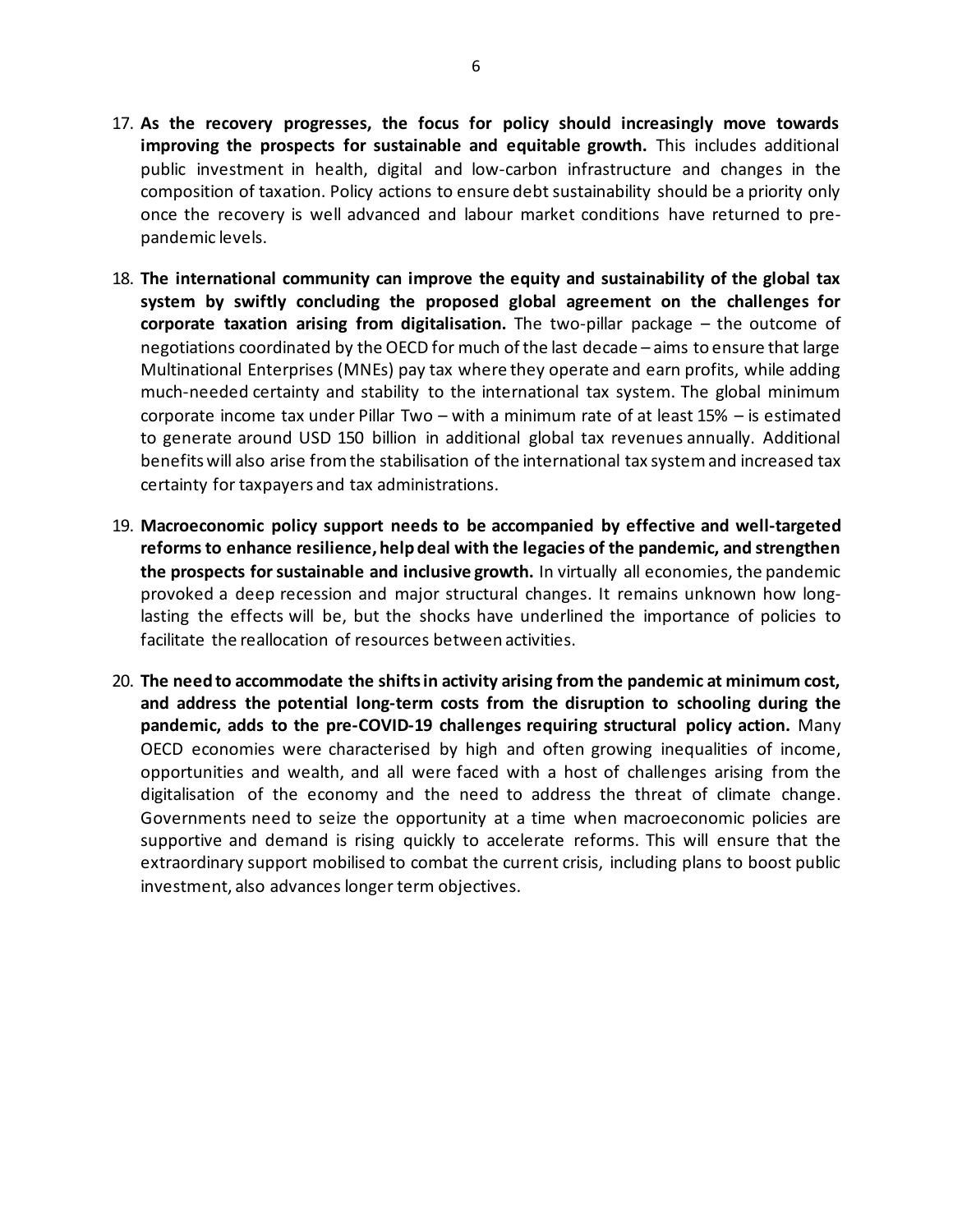- 21. **A key priority is to support people by maintaining adequate income support for those most in need whilst enhancing reforms that improve labour market opportunities, alleviate skill shortages and foster reallocation.** Many countries face particularly important challenges in reforming their labour markets. Nearly two-fifths of the recommendations made by the OECD in its 2021 *Going for Growth* report are for reforms to improve the functioning of labour markets and improve job prospects. Substantial additional investments are needed in activation, and enhanced vocational education and training to boost skills and create new opportunities for displaced workers, lower-skilled workers, youth and those still on reduced working hours. Targeting training courses to individuals and delivering them in a flexible manner, including through online teaching tools can help to allow training to be combined with part time work and irregular work schedules.
- 22. **The substantial fiscal resources being mobilised to support the economy during the pandemic can also be redirected to the digital and low-carbon transformations as the need for emergency income support diminishes.**Improving broadband connectivity, helping firms develop online business models and enhancing digital skills are all areas in which further reforms would accelerate the adoption of digital technologies. Well-designed infrastructure investment projects, including expanded and modernised electricity grids and spending on renewables (coordinated across countries where relevant), and projects with shorter payback periods, such as more energy-efficient buildings and appliances, can also serve the twin objectives of closing employment gaps and achieving climate-related goals.
- 23. **Climate change and the degradation of our environment are the defining challenges of this generation and require an all-hands-on-deck approach.** Global carbon dioxide (CO2) emissions must decline by 45% (compared to 2010 levels) by 2030 and reach at least net-zero globally by 2050 to hold the increase in global average temperature to 1.5°C above preindustrial levels. The OECD's comprehensive organisation-wide approach to supporting climate action highlights the importance of policies to enhance innovation and investment while retaining a strong focus on inclusiveness and public acceptability. Effective action also requires an enhanced focus on monitoring, indicators and accountability, as set out in the OECD's new International Programme for Action on Climate (IPAC). The OECD has also proposed the development of an internationally comparable approach to carbon pricing, building on the experience of the OECD-G20 Inclusive Framework for the taxation of the digital economy.
- 24. **During the OECD's 2021 Ministerial Council Meeting on 5-6 October, OECD Members met for discussions around the theme "Shared Values: Building a Green and Inclusive Future",**  under the chairmanship of the United States and the vice-chairmanship of the Republic of Korea and Luxembourg.
- 25. **Ministers welcomed a number of new OECD tools and standards that will help optimise the strength and quality of the recovery from COVID-19, including:** 
	- an Indicator Dashboard to Guide a Strong, Resilient, Green and Inclusive Post-COVID-19 Recovery;